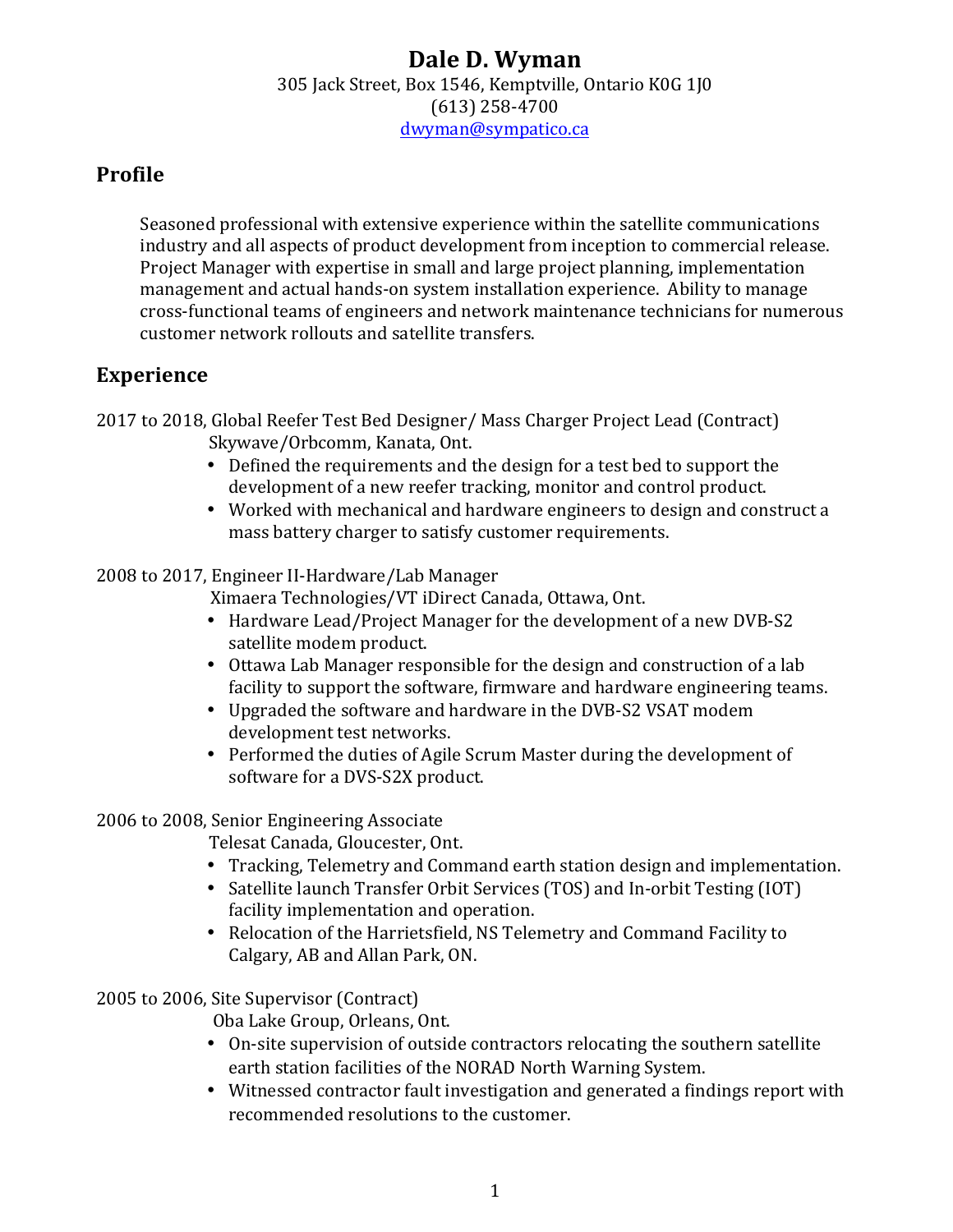2004 to 2005, Self employed contractor

2003 to 2004, Technician

- Time Mobile Communications, Ottawa, Ont.
- Project Management, documentation and maintenance of two-way radio systems.

2002 to 2003, Self employed contractor

2000 to 2002, Project Manager and Contract Manufacturer Interface

SpaceBridge Semiconductor, Hull. PQ

- Project Manager during the development of a DVB-RCS modem product.
- Managed the activities of Contract Manufacturers (CM) building prototypes and commercial products for sale to customers.
- Worked closely with the customer to resolve product performance concerns and address schedule issues.

1997 to 2000. System Developer - Type Approval

TMI Communications and Company LP, Gloucester, Ont.

- Reviewed test data and witnessed testing of manufacturer's MSAT Mobile Terminal products to ensure they met the design/performance requirements of the MSAT System Requirements Specifications.
- Constructed and maintained the Engineering Test lab facility.
- Designed and constructed the Differential GPS L-band transmit facility.

1996 to 1997, System Demonstration Technician - RADARSAT I

Calian Group, Kanata, Ont.

• Created a series of increasing complex System Demonstration Scripts that quantified the real time performance of the RADARSAT I Ground System prior to the system being accepted by the Canadian Space Agency.

1994 to 1996, Self employed contractor

1993 to 1994, Tracking, Telemetry and Command Engineering Associate Telesat Canada, Gloucester, Ont.

> • Design and Implementation of the Anik E1 and Anik E2 Recovery Earth Station Ku-Band RF facilities.

1992 to 1993, Broadcast Engineering Associate

Telesat Canada, Gloucester, Ont.

• Design and implement Digital Audio Broadcast earth stations for new customers.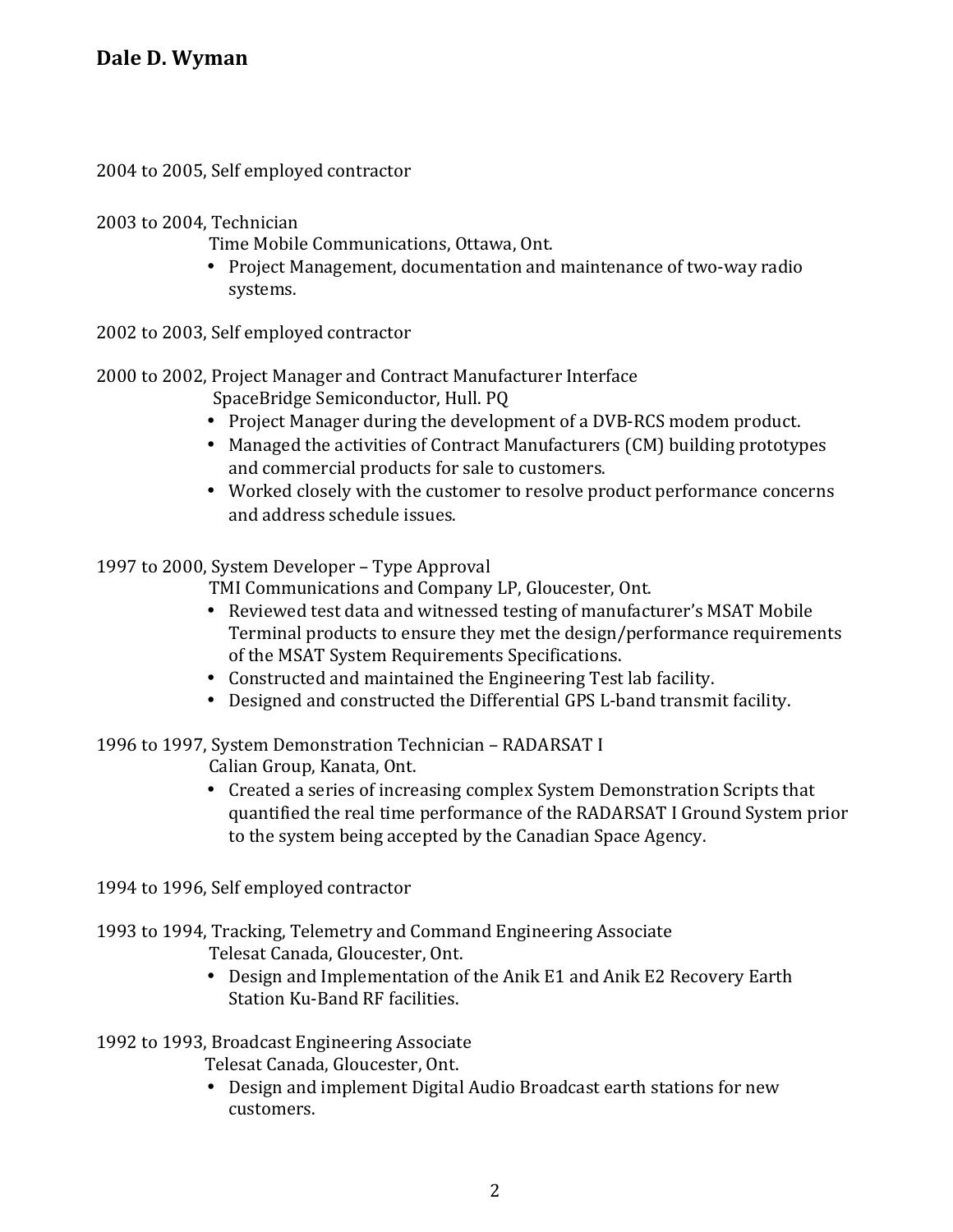# **Dale D. Wyman**

#### 1990 to 1992, VSAT Implementation Engineer

Telesat Canada, Gloucester, Ont.

- Project Manager and Implementation Engineer for the rollout of Toy's-R-Us Canada and CP/DoubleTree Hotels VSAT network.
- Project Manager and Implementation Engineer for AT&T Tridom (USA) Canadian VSAT networks for John Deere, Schwann Frozen Foods and Browning-Ferris Industries.

1988 to 1990, Network Services Maintenance Engineering Associate

- Telesat Canada, Gloucester, Ont.
- Technical support for the Regional Network Services Maintenance Groups.
- Technical Lead/Project Manager responsible for relocation of customer services from Anik B1 to Anik D2 and Anik C2 to Anik E2 satellites.
- Traffic Planning Committee restoration and satellite replacement plan technical feasibility analysis and implementation costing.

1987 to 1988, Broadcast Implementation Senior Engineering Associate Telesat Canada, Gloucester, Ont.

- Project Lead and Implementation Engineer for the CTV television satellite distribution network.
- On-site supervision and hands-on implementation of satellite broadcast facility for The Shopping Channel.

1985 to 1987, Maintenance Engineering Associate – Network Services Engineering Telesat Canada, Gloucester, Ont.

- Design and write procedures to implement changes to exiting point-to-point data and voice services.
- Designed and implemented modifications to existing CBC, TSN, Cancom broadcast networks.

1983 to 1985, Communications Maintenance Supervisor

Telesat Canada, Allan Park, Ont.

• Supervised a staff of eleven (11) maintenance technicians responsible for maintaining and repairing CBC video, SCPC voice and TDMA equipment to ensure contractual availability targets were met or exceeded.

1978 to 1983, Technician - Tracking Telemetry and Command

Telesat Canada, Allan Park, Ont.

- Operated and maintained the Tracking, Telemetry and Command facilities (C-Band, Ku-Band and DBS)
- Mission Crew member during satellite launches, post-launch In-Orbit-Testing, on-station testing and anomaly investigation.